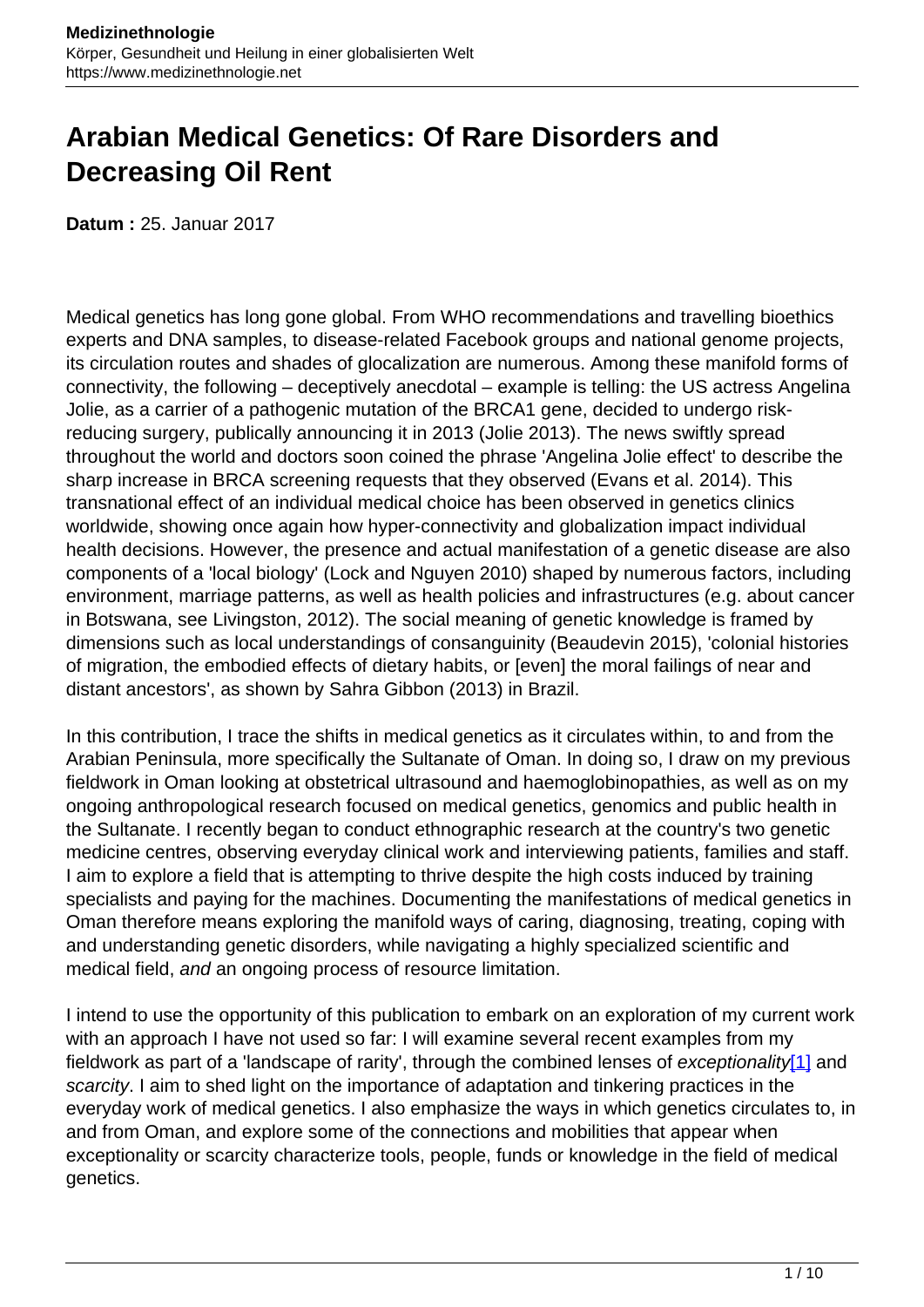#### Of Oil and Health

In the Sultanate of Oman, genetic medicine has been part of the healthcare system for many years. It partly began with the diagnosis and community genetics management of haemoglobinopathies, especially sickle-cell anaemia and beta-thalassaemia. This pattern is shared with other countries (Modell and Kuliev 1998 and Modell 2016, interview) and is unsurprising given both the relative affordability and technical ease of diagnosis conducted on haemoglobin itself (i.e. genetic analysis per se is not required) and the high incidence of haemoglobinopathies in the region. In recent years, under the umbrellas of the Ministry of Health and the Sultan Qaboos University Hospital, two public genetic medicine centres have been created in Muscat, the Omani capital, each providing an on-site combination of genetic expertise, diagnostic facilities and genetic counselling.

These two centres operate in the context of an authoritarian monarchy with a population of 3.5 million inhabitants, which has seen extensive economic and social changes since the current Sultan's accession to the throne in 1970. At that time, the country was deprived of almost all infrastructure. This scarcity applied to healthcare as well: a small American missionary hospital located in Muscat was the country's sole biomedical health facility (see picture 2).

The oil-financed modernization plan that was launched in the 1970s, which addressed administration, health, education, industry, etc., transformed Oman into a relatively wealthy country that enjoys a somewhat unusual degree of stability in the region. In contemporary Oman, most public funds still originate in oil rent, and therefore constitute shared benefits from oil extraction rather than the shared redistribution of taxes paid by citizens. Regarding the scientific scene, Oman's remoteness from the main historical scientific centres of the former Arab and Ottoman empires led to a sparse landscape of local research institutions. This situation persists today, despite the creation of the Sultan Qaboos University in the capital in the 1980s. In this specific social and political context, and following the implementation of an efficient countrywide primary healthcare network, the government is currently facing new challenges, especially related to chronic and non-communicable disorders. Among them, genetic diseases are considered a major public health problem and are thus being targeted by new policies.

### Reading Medical Genetics through Rarity

When writing this contribution, and still under the impression of my recent fieldwork, I struggled to make sense of the richness of the encounters I had. I eventually realized that while researching medical genetics and analysing my fieldwork data, again and again I have found myself roaming in the semantic and conceptual field of rarity. More specifically, I see manifestations of both of rarity's dimensions, namely exceptionality and scarcity. I met people affected by rare disorders due to uncommon genetic mutations. These disorders are diagnosed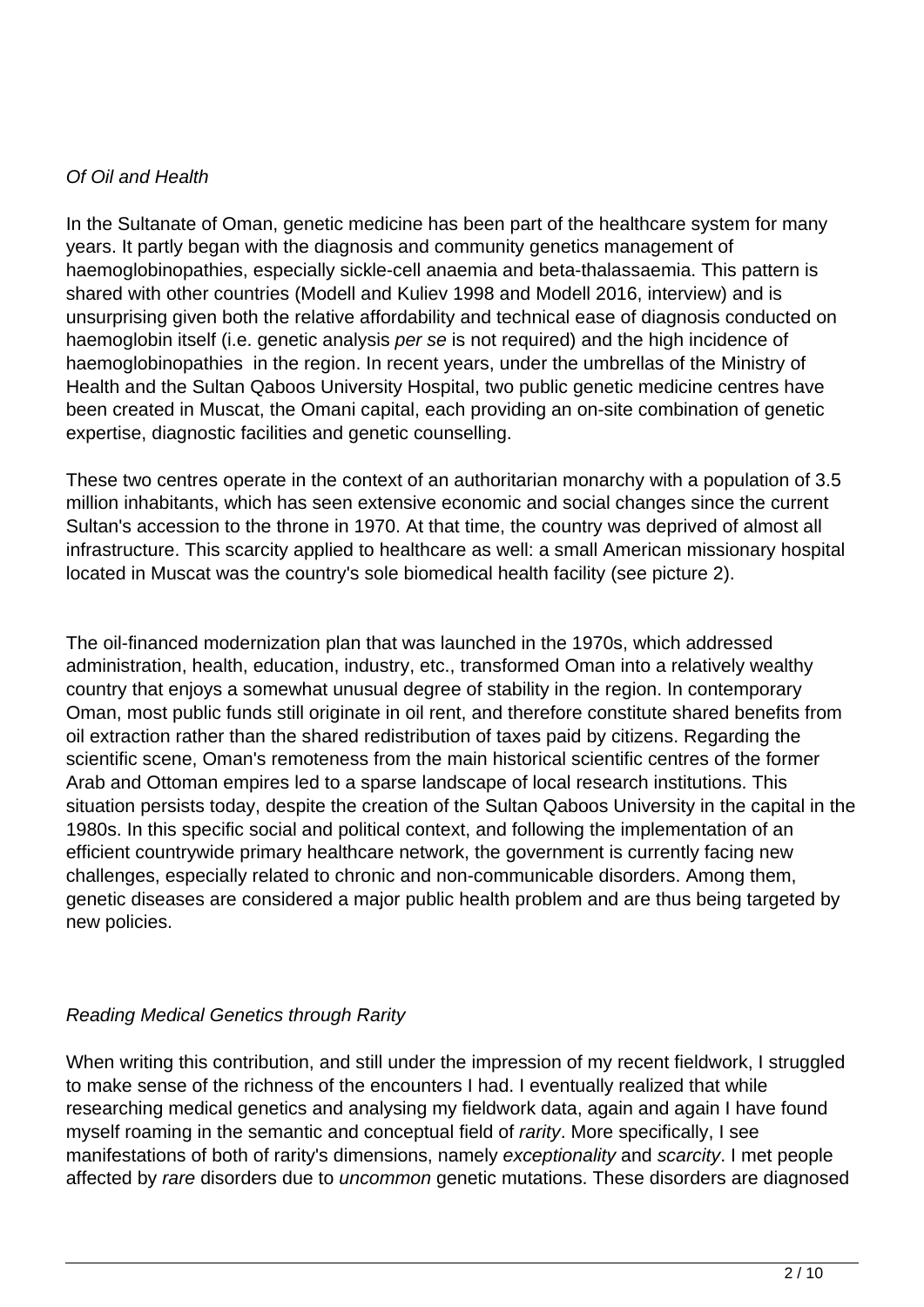and investigated by the handful of trained specialists working in the country in the two dedicated centres. The options offered to patients or to couples at risk of having an affected child are limited by factors including the rareness of institutions designed to help individuals with disabilities, the growing but still limited number of local testing and prenatal diagnosis facilities (see about this: Bruwer et al. 2014, Bruwer, Al-Foori, and Al-Kharousi 2014), and the absence of pre-implantation genetic diagnosis in the country.

On a macro scale, the backdrop to the current expansion of medical genetics in Oman also involves limitations: the aftermath of the 2008 global financial crisis, combined with the current drop in oil prices, has led the Omani government into *unfamiliar* territory. Deficits usually absorbed by state finances were in 2016 managed for the first time partly through massive public budget cuts and shortages (Valeri forthcoming 2017, Reuters 2016, Oman News Agency 2015; 2016). This has begun to affect health-related expenditures in the public sector. This situation is not unique to Oman, however: cuts in resources allocated to health (related to financial crises and structural adjustments) are having major impacts on healthcare systems and individual health decision-making worldwide, the most recent European examples being Greece and Spain (Brand et al. 2013, Karanikolos et al. 2013, Kehr 2014, Pfeiffer and Chapman 2010).

## When Rarity Begets Value and Suffering

Medical genetics in the Gulf encompasses a dialectic of abundance and singularity: the field targets both a myriad of rare disorders and more common inherited conditions, whose aggregate constitutes a massive clinical field. This ensemble is considered a relevant target for public health, which justified the creation of the two genetic medicine centres. Another dialectic deals with the impact of specific genetic profiles, and articulates value and suffering. Partly because of the widespread practice of consanguineous marriage (about 25-35 per cent of married couples in the region are first cousins, and Oman is no exception), the genetic profile of Gulf populations is quite specific. This exceptionality shapes the composite ontology of the gene pool: on the one hand, it is a desirable object of scientific enquiry; on the other, it is a heavy burden for patients, families and healthcare systems that must face poorly investigated disorders or conditions with no available treatment (for anthropological work about consanguinity in Oman, see Beaudevin 2015; in Qatar, see Kilshaw, Al Raisi, and Alshaban 2015). Scientific desirability shapes multiple mobilities, primarily of researchers and DNA samples that travel between Oman and various international research institutions in Europe and North America. Many affected individuals are aware of this entanglement of scientific value and their own experience. One Omani man I met, whose family is affected by a severe, lethal and incurable neurological disorder, for instance, told me about a foreign clinician's 'excitement' upon realizing that about 20 members of his family showed symptoms (interview, Muscat, 2016). Nonetheless, this man has also made use of the intense connectivity characterizing such research: he was the one who originally looked up the clinician online on the basis of his research interests.

Scientific events where clinicians and scientists gather illuminate the dialectical pairs mentioned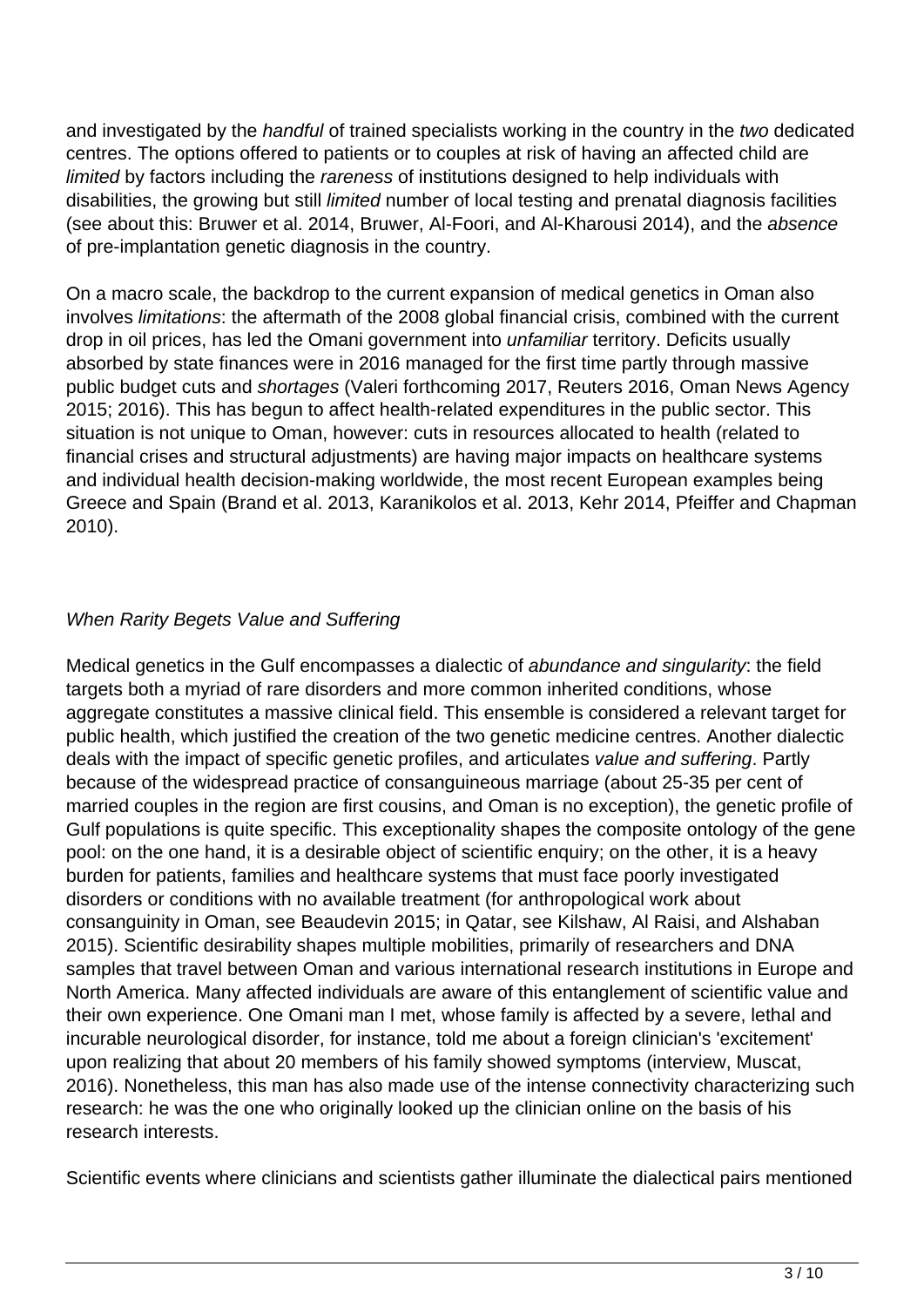above: first, the presentations tackle manifold disorders that sometimes impact only a very small number of families; second, the papers deal both with the daily issues faced by affected individuals and with the pride of describing new syndromes and mapping new genes. A biennial gathering of genetics experts from the Arab world (with guest speakers from Europe and North America), the Pan-Arab Human Genetics Conference held in Dubai, offers an example of such an event.

During its 6<sup>th</sup> edition organized in January 2016, a keynote speaker candidly asserted that consanguinity is both 'an important problem and an opportunity to identify pathogenic variants' (Antonarakis 2016). Another speaker concluded in a more subtle way that 'investment in genomics in this part of the world [the Middle East] will be highly valuable' (McCarthy 2016). Slides and posters display the emblematic visual representations that encompass the ambiguous status of medical genetics research. The 'family pedigree', for instance, a biomedical species of family tree, is a scientific tool that helps materialize the singularity of an individual's/family's genetic profile. Picture 3 shows such a 'research pedigree', taken from a scientific poster presented in an earlier edition of the Pan-Arab Human Genetics Conference (Al-Mejni et al. 2007).

Circles represent female family members, squares represent males, hexagons show individuals of unknown gender; they are struck through if the individual is deceased and coloured when s/he is affected by the studied condition. Marriages are noted with horizontal lines, descent by vertical lines. The original caption of picture 4 read 'Informative pedigrees showing the complexity of family structure'. This complexity matters because it is implicitly defined in contrast to 'Western' family patterns. It includes: number of children (up to nine here), successive first cousin marriages (double horizontal lines), and polygamy (a square linked by horizontal lines to two different circles, none of them struck through, i.e. all individuals are alive). Picture 5 below shows an example of the 'clinical pedigree' that is drawn in front of a patient by a clinician or a genetic counsellor, who asks numerous questions about the patient's family history and structure in order to fill it out.

This example displays consanguineous marriage and polygamy and bears traces of the conversation between the patient and the medical genetics professional: corrections, ages, causes of death, clinical information about a child's development, etc. This handwritten version bears more evidence of the family's suffering than the research pedigree showed above. Just like DNA samples themselves, these peculiar pedigrees embody the value of the Omani gene pool for genetic research purposes: picture 5 displays four generations and shows families of four to six children, two consanguinity links and a probably polygamous great-grandfather, as well as several affected family members — including the one who came to the consultation, pointed at by an arrow.

When Exceptionality Leads to 'Infrastructural Disconnectivity' and Necessary Mobilities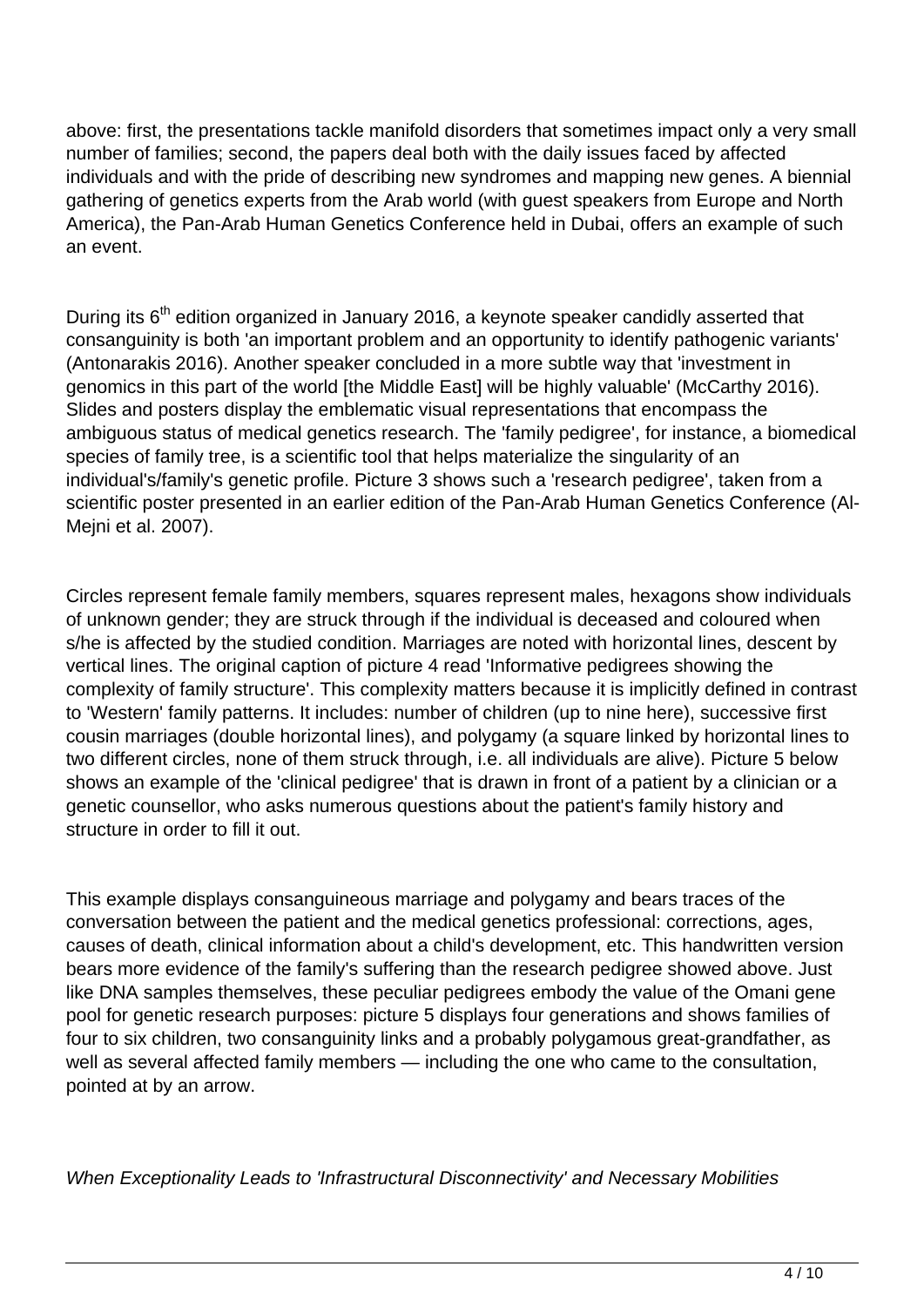In Oman as elsewhere, medical hierarchy impacts therapeutic itineraries. The novelty of the profession of genetic counselling in the country and the very small number of formally trained practitioners deprive this activity of a clear status in the medical hierarchy. Genetic counsellors are mostly locally trained as nurses or biologists before travelling abroad for specialization in countries where genetic counselling is an established activity. They study in places such as the UK, USA and South Africa, depending on their personal networks as well as Oman's historical connections. In their everyday practice of counselling, they are sometimes limited to the 'box' of their original education. For example, the various software used for managing patient information (picture 6 shows one such interface) allow data access and entry on the basis of professional status. Nurses may thus not be 'allowed' to request further tests — or rather, they may be technically prevented from doing so  $-$  just as biologists may not be granted access to add remarks in the 'medical' fields of a patient file, even if their genetics-related activities require them to do so. For all of the genetics counsellors, negotiating their new status in the healthcare system is directly related to fixing what one could call *infrastructural disconnectivity* between various parts of the system: the medical results they can access onscreen, the referrals they are allowed to arrange, and the field dedicated to their remarks in the patient file are all crucial matters for them to control, since they determine the smoothness of a patient's therapeutic itinerary.

There are also other kinds of infrastructural disconnectivities at play. One can almost count the number of trained clinical geneticists and genetic counsellors working in the country on two hands. This creates a strong centralization of expertise in the capital area, in the two centres already mentioned, which are considered tertiary healthcare facilities. In an attempt to spread expertise outside of the capital, an 18-month training program in genetic counselling was initiated in 2014 at the National Genetic Centre, and has been attended by nurses from different governorates. Nevertheless, the current state of centralization begets numerous necessary mobilities: most patients and families searching for a diagnosis or expecting test results have to travel from all over the Sultanate to attend the clinics in the capital. For those affected by disorders requiring follow-up, these travels become part of a routine (Beaudevin 2013a, b). Travelling abroad for tests or treatment is also very common, in order to seek a second opinion or a treatment that is locally unavailable. In the latter case, these mobilities are partially institutionalized: there exists a regulatory framework that involves a 'recommendation for treatment overseas', which can be filed by a specialized doctor following the patient. For Omani nationals, such a referral can lead to the cost of travel and treatment being covered by public funds.

### Of Financial Scarcity Management

The current development of the medical genetics field follows a path marked out by the WHO: the organization, through its dedicated programs (Hereditary Diseases until 1995, Human Genetics until 2016, and now Human Genomics and Public Health), has repeatedly advocated for community genetics interventions aimed at organizing testing and genetic counselling for common hereditary disorders: first in the world's wealthiest countries in the 1980s, then in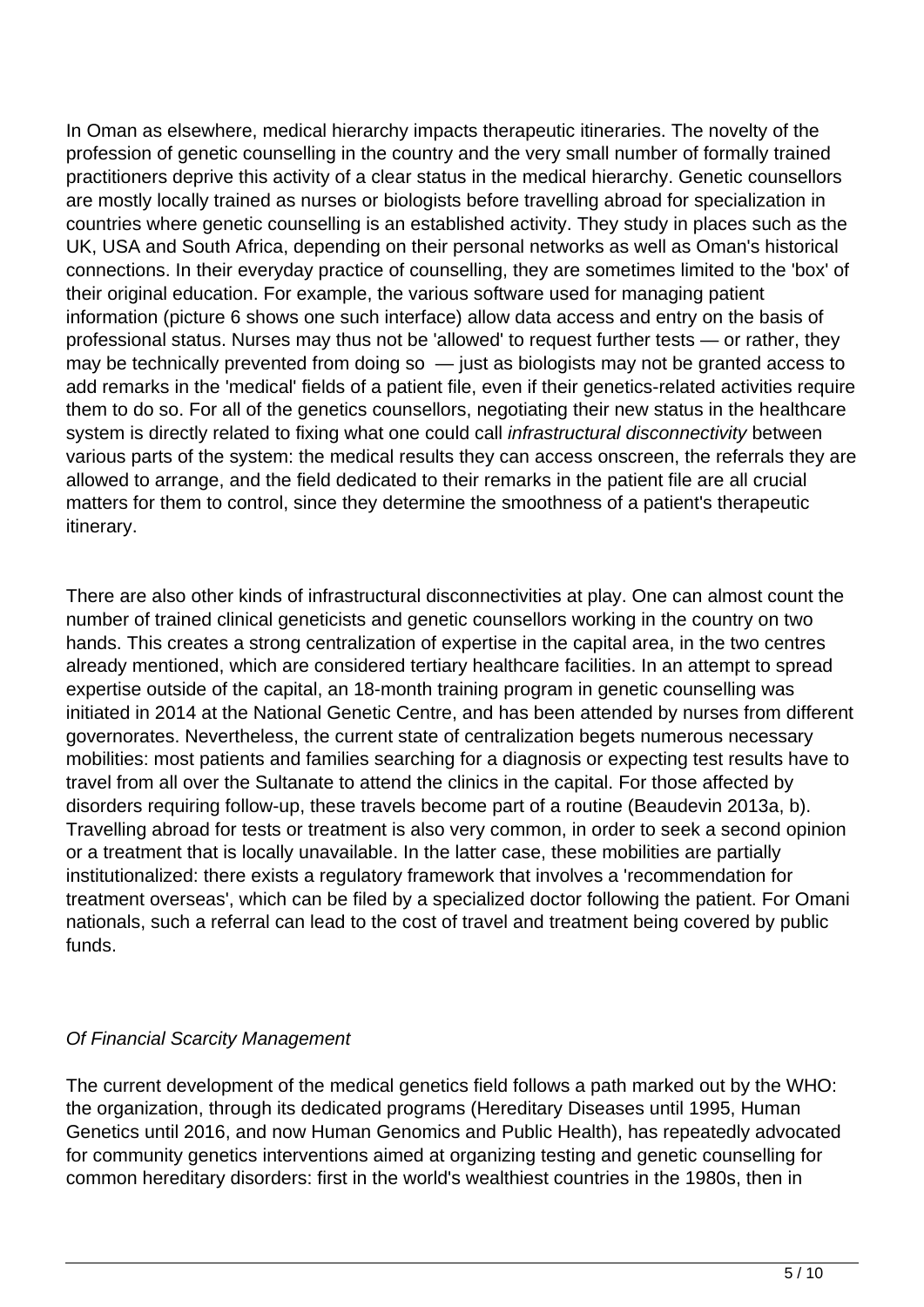'developing' countries in the 1990s (World Health Organization 1999). As diagnostic tools became more affordable, the WHO recommended in 2010 that preventing congenital disorders within primary healthcare would imply developing 'pre-conception care, population screening, genetic counselling, and the availability of diagnostic services' (World Health Organization 2010). Against this backdrop, and facing both epidemiological transition and notable rates of consanguinity, in the last decade Oman and other Gulf countries have started to implement relevant policies.

The context and possibility of such decisions, however, changed very recently. The current drop in oil prices had a strong impact on the economies of countries considered solidly wealthy — Saudi Arabia is archetypal of this; for Oman, see for instance Oman News Agency (2016). Economic uncertainty is admittedly not unknown in Oman and many Omanis have long been concerned about the future. Nonetheless, as mentioned above, it was only as recently as 2016 that they saw the first occurrence of official public funding cuts.

Readers may wonder how dropping oil prices are relevant to a medical anthropologist researching genetics. Aside from the general impact on healthcare systems, part of the answer actually lies in the encounter between shortage and newly-introduced biomedical technologies that involve heavy investments (for machines, as well as in training) and high functioning costs. Some interventions – chiefly the tests necessary for pre-implantation genetic diagnosis performed abroad – are, since the beginning of 2016, no longer government funded. This change in funding will probably not stop the flow of patients travelling for genetic testing purposes, but it will definitely increase inequalities in access, adding money to the list of requirements that determine a person's ability to travel.

The combination of specific requests from clinicians and the economic situation creates necessities for trade-offs in medical genetics and genomics laboratories: about implementing a specific test onsite or rather requesting it from foreign companies; about selecting these companies; about the frequency at which one runs a machine (and thus uses consumables); etc. The intense connectivity of the global medical genetics milieu plays a major role in these arbitrations: the availability of reliable companies able to perform specific tests or the choice criteria used for buying a sequencing machine, for instance, are matters discussed over international networks of shared expertise.

### **Conclusion**

Exploring medical genetics in Oman through rarity allows for an emphasis on the local biological, social and political specificities that shape both medical genetics as a research field as well as genomes per se. The Omani tribal system, part of what Fredrik Barth (1983) called the Omani 'social diversity system', is an organizing force in the Omani rare gene pool, since the maintenance of this system requires endogamy, and even consanguinity. Furthermore, this approach leaves space for an emphasis on the creativity of professionals and patients who must navigate a shifting field with flexibility. In addition, exceptionality and scarcity represent much more than the two sides of the rarity coin: they are closely entangled in the everyday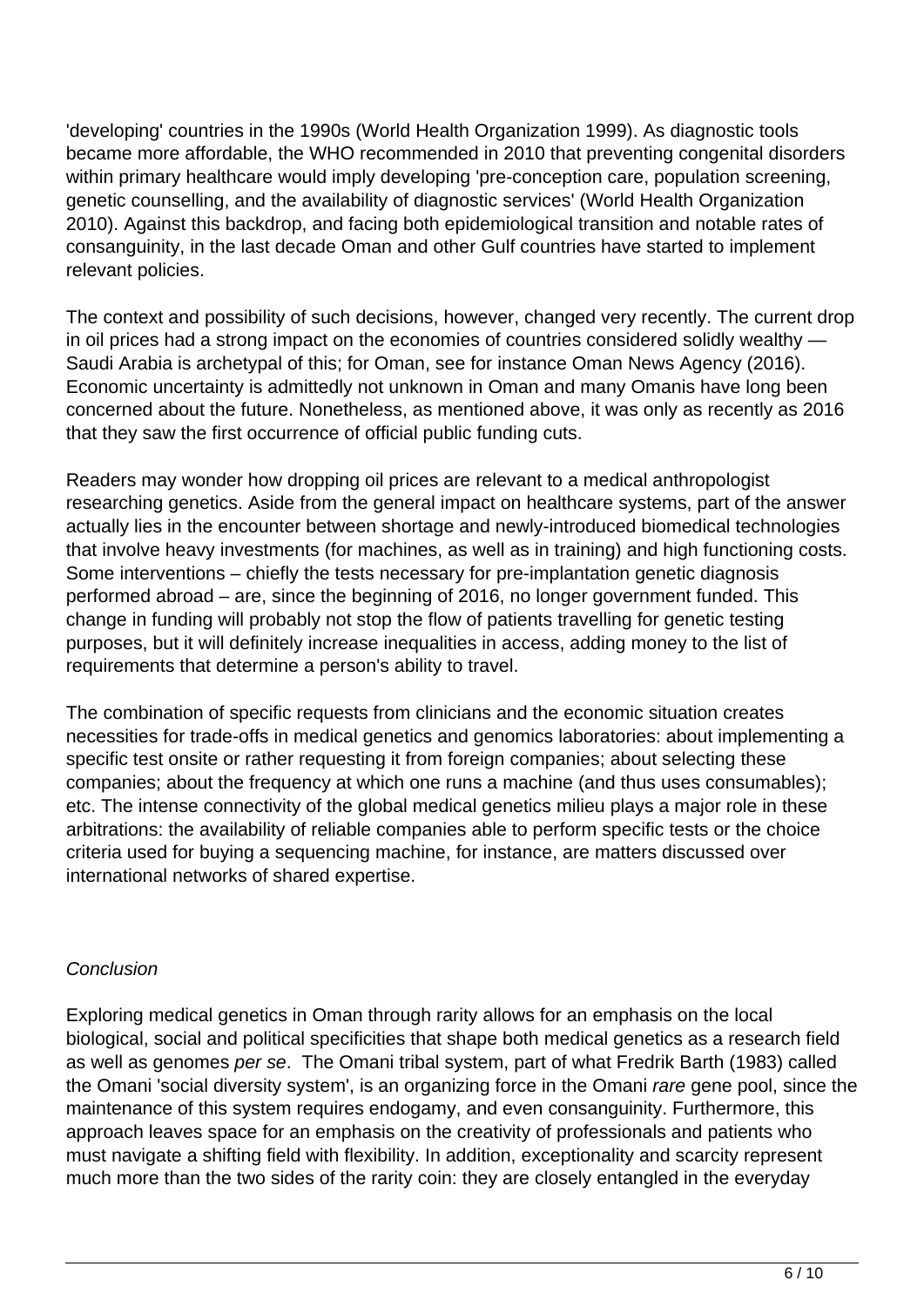impact of the small number of trained professionals in the country, as well as in the often 'guilty fascination' characterizing many foreign scientists' approach to Arabian DNA. Rarity, in all of its shades, triggers intense connections between researchers, between Omani patients and foreign clinicians, etc. It also fuels the transnational mobility of DNA, patients, experts and technologies.

Finally, this note is but preliminary and much remains to be explored in terms of medical genetics as it is practiced in Oman, especially in clinical activities. In fact, even if the discipline of bioethics is being spread as a global framework and has been described by numerous social scientists as 'unaware of its own socio-cultural context' (Rapp 2000, 44), its implementation in everyday medical practices is shaped by local moral worlds. The exploration of this, including the fragmentary regulatory frameworks prevalent in genetics and the resulting impact on clinical situations, is therefore crucial.

Co-published by [Allegra Lab: Anthropology, Art, World, Law](http://allegralaboratory.net/) and the [Collaborative Blog](http://www.medizinethnologie.net/) [Medizinethnologie: Body, Health and Healing in an Interconnected World.](http://www.medizinethnologie.net/)

### **Bio statement**

Claire Beaudevin focuses her medical anthropology research on medical genetics and genomics, mostly in Arabia but also in France. She explores the ways in which patients, families, health practitioners and researchers create and navigate the highly technologized world of genetics, wherever they are. She is a researcher at the French National Centre for Scientific Research (CNRS) and is based at the Cermes3 (Centre for Research on Medicine, Science, Health and Society) in Paris.

### **[Website](http://www.cermes3.cnrs.fr/en/members/beaudevin)**

### **Funding and ethical clearances**

This research is funded through the **Globhealth project** (European Research Council) and the French National Centre for Scientific Research, and was approved in Oman by the Medical Ethics and Scientific Research Committee of the Royal Hospital and the Medical Research Ethics Committee of Sultan Qaboos University Hospital.

#### **Acknowledgements**

My gratitude goes to the professionals, patients and families who agreed to share their insights with me and allowed me into their consultation rooms, offices, labs and homes. My thanks also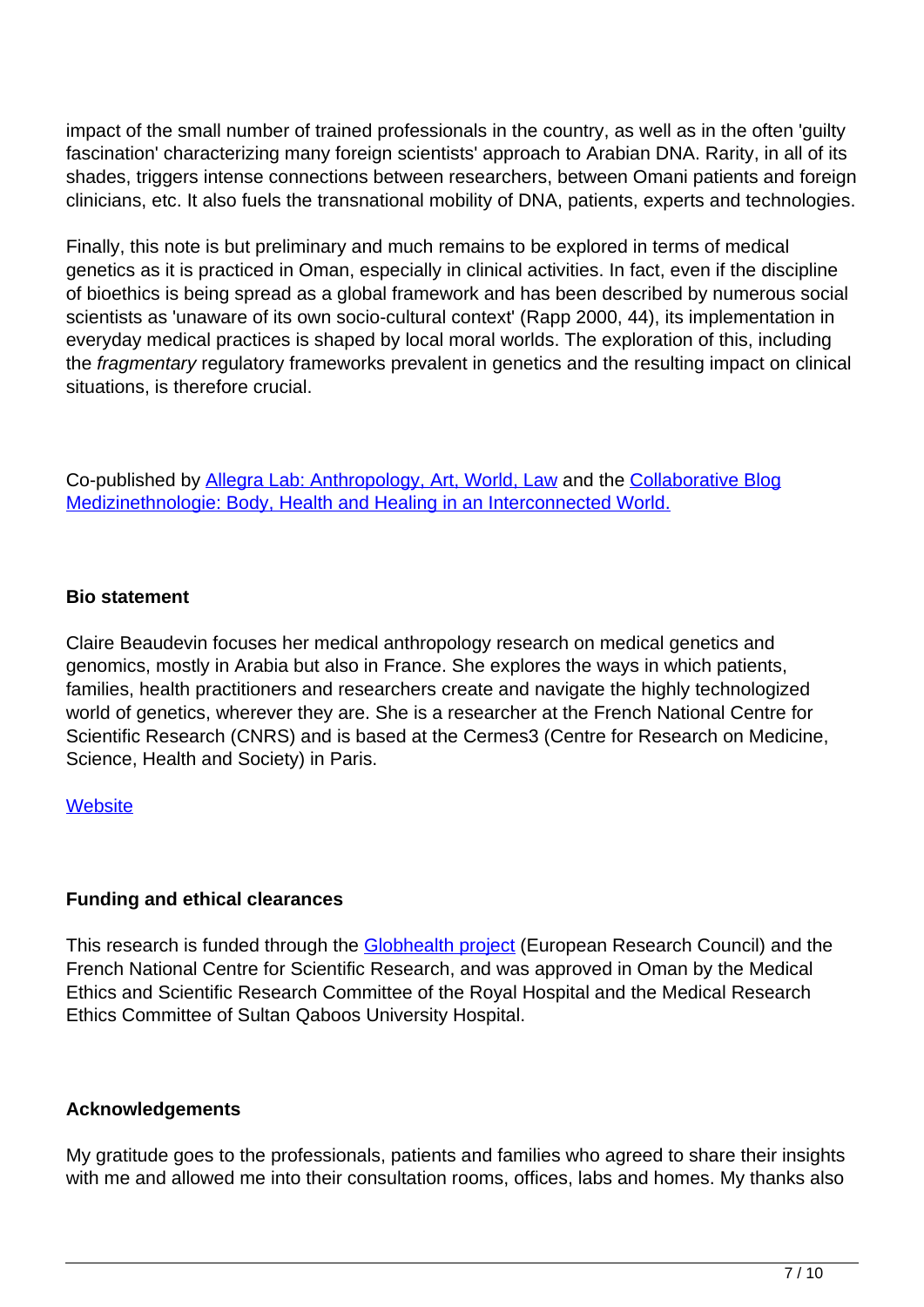go to the editors for their invitation and comments, to Andrew McDowell, Ashveen Peerbaye and Caroline Meier zu Biesen for their careful reading, to Marc Valeri and Janina Kehr for their bibliographical hints and to Zoe Goldstein for her proofreading.

#### **References**

.

Al-Mejni, R., A. Al-Maawali, KJ Dick, Anna Rajab, Abeer Al-Sayegh, Aisha Al-Shehi, W. Bashir, A. Al-Moundary, RI Koul, AH Crosby & Sandy Raeburn. 2007. FamGUARD: paving a way for molecular services in Oman [poster]. 2nd Pan-Arab Human Genetics Conference, Dubai, 20-22/11/2007.

Antonarakis, Stylianos. 2016. "From Genome Exploration to the Genome Clinic (keynote lecture)." 6th Pan-Arab Human Genetics Conference, Dubai, 20-23/01/2016.

Barth, Fredrik. 1983. Sohar: culture and society in an Omani town. Baltimore (Mass.) ; London: Johns Hopkins University Press.

Beaudevin, Claire. 2013a. Of red cells, translocality and origins: inherited blood disorders in Oman. In: Wippel, Steffen (ed). Regionalizing Oman. Political, economic and social dynamics. Dordrecht, Heidelberg, New York and London: Springer Science, 91-105.

Beaudevin, Claire. 2013b. Old diseases & contemporary crisis. Inherited blood disorders in Oman. In: Anthropology & Medicine 20 (2), 175-189.

Beaudevin, Claire. 2015. Cousin marriages and inherited blood disorders in the Sultanate of Oman. In: Shaw, Alison & Aviad E. Raz (eds). Cousin marriage: between tradition, globalisation and genetic risk. London and New York: Berghahn, 65-87.

Brand, H., N. Rosenkotter, T. Clemens & K. Michelsen. 2013. Austerity policies in Europe--bad for health. In: British Medical Journal 346 (jun13 1), f3716–f3716. doi: http://doi.org/10.1136/bmj.f3716

Bruwer, Zandrè, Udayakumar Achandira, Khalsa Kharousi & Adila Al-Kindy. 2014. Existing Challenges Associated with Offering Prenatal Genetic Diagnosis in an Arab Society in the Sultanate of Oman. In: Journal of Genetic Counseling 23 (6), 928-932. doi: 10.1007/s10897-014-9764-x  $\mathbf{E}$ 

Bruwer, Zandrè, Amel Al-Foori & Khalsa Al-Kharousi. 2014. Exploring the Need for Prenatal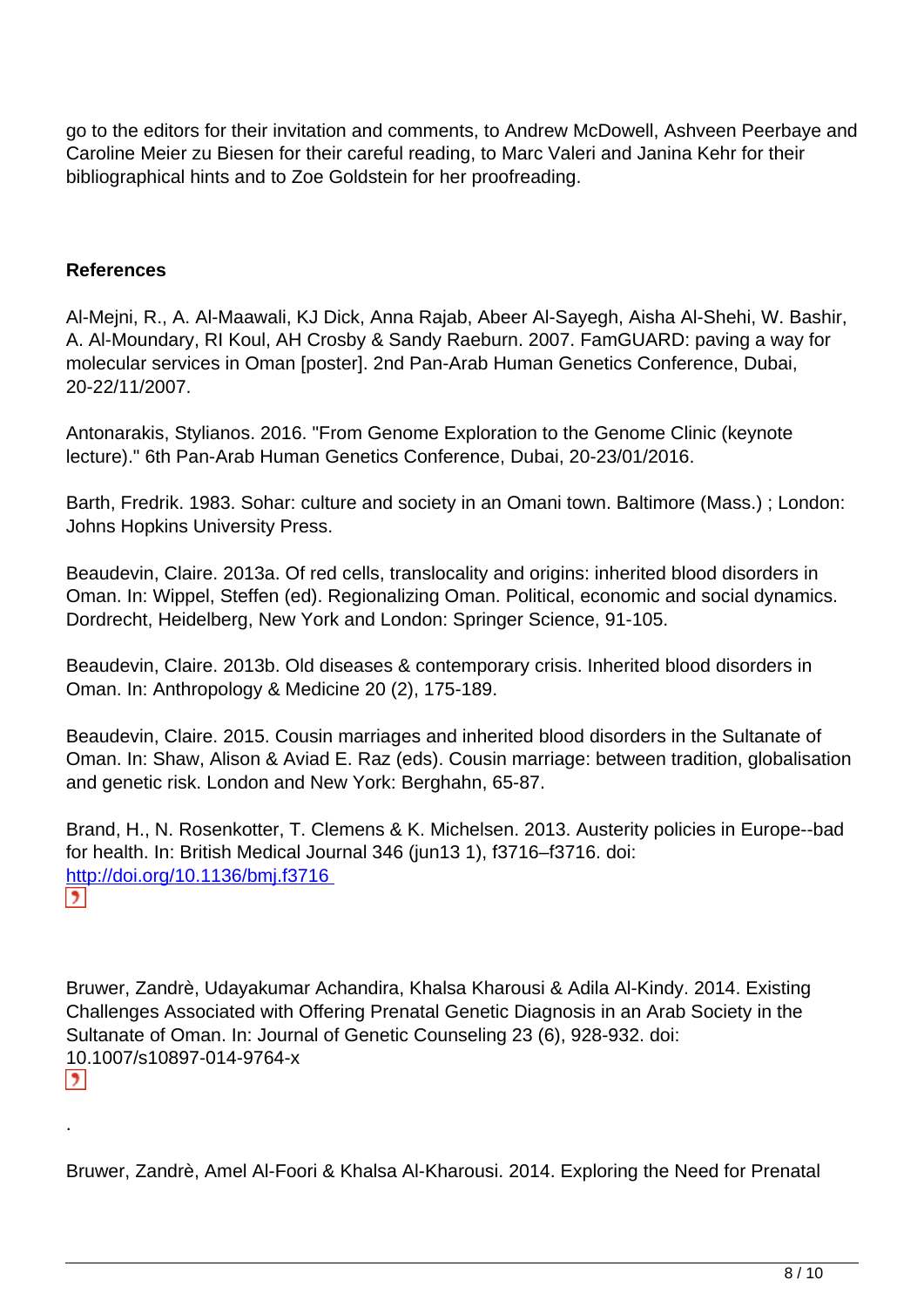Diagnosis and Termination of Pregnancy in Oman: The unspoken challenges. 2nd Genetics Conference: Genetics in developing countries, unique challenges and opportunities, Sultan Qaboos University, Muscat, Oman, 9–11/03/2014.

Department of Inherited Blood Disorders (Ministry of Health) and Ministry of Social Affairs. n.d. Discovering genetic health. My mother and me would love to know the secrets of genetics. Muscat: Ministry of Health.

Evans, D. Gareth R., Julian Barwell, Diana M. Eccles, Amanda Collins, Louise Izatt, Chris Jacobs, Alan Donaldson, Angela F. Brady, Andrew Cuthbert, Rachel Harrison, Sue Thomas, Anthony Howell, Zosia Miedzybrodzka & Alex Murray. 2014. The Angelina Jolie effect: how high celebrity profile can have a major impact on provision of cancer related services. In: Breast Cancer Research 16 (5), 1-6. doi: 10.1186/s13058-014-0442-6  $\vert$ 

Gibbon, Sahra. 2013. Ancestry, Temporality, and Potentiality. Engaging Cancer Genetics in Southern Brazil. In: Current Anthropology 54 (7), 107-117.

.

.

.

Jolie, Angelina. 2013. My Medical Choice. The New York Times, 14/05/2013. [http://www.nytimes.com/2013/05/14/opinion/my-medical-choice.html.](http://www.nytimes.com/2013/05/14/opinion/my-medical-choice.html) Last access: 17/01/2017.

Karanikolos, M., P. Mladovsky, J. Cylus, S. Thomson, S. Basu, D. Stuckler & M. McKee. 2013. Financial crisis, austerity, and health in Europe. In: Lancet 381 (9874), 1323–1331. doi: [http://doi.org/10.1016/S0140-6736\(13\)60102-6](http://doi.org/10.1016/S0140-6736(13)60102-6)   $\mathbf{E}$ 

Kehr, Janina. 2014. Against Sick States: Ebola Protests in Austerity Spain. Somatosphere. [http://somatosphere.net/2014/10/against-sick-states.html.](http://somatosphere.net/2014/10/against-sick-states.html) Last access: 15/11/2016.

Kilshaw, Susie, Tasneem Al Raisi & Fouad Alshaban. 2015. Arranging marriage; negotiating risk: genetics and society in Qatar. In: Anthropology & Medicine 22 (22), 98-113. doi: <http://dx.doi.org/10.1080/13648470.2014.976542>  $\overline{\phantom{a}}$ 

Livingston, Julie. 2012. Improvising Medicine: An African Oncology Ward in an Emerging Cancer Epidemic. Durham: Duke University Press.

Lock, Margaret & Vinh-Kim Nguyen. 2010. An Anthropology of Biomedicine. Wiley-Blackwell.

McCarthy, Mark. 2016. Diamonds in the Dirt: Using Genetics and Genomics to Inform Biology